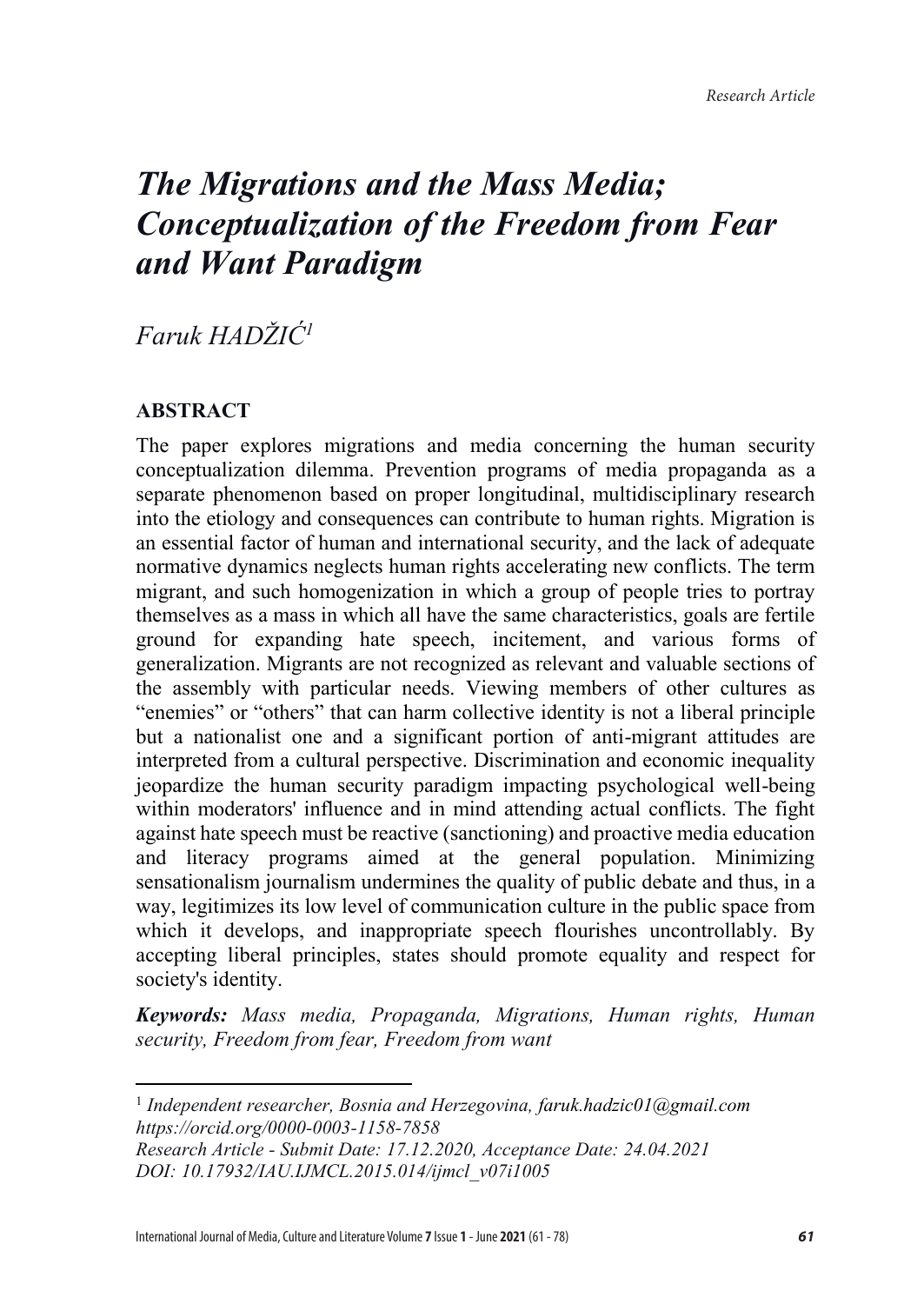# **ÖZ**

Bu çalışma insan güvenliğinin kavramsallaşmasına ilişkin olarak göç ve medyayı incelemektedir. Etiyoloji ve sonuçları üzerine uzunlamasına ve çok disiplinli araştırmalara dayanan ayrı bir fenomen olarak medya propagandalarını önleme programları insan haklarına katkıda bulunabilir. Göç, insan güvenliği ve uluslararası güvenlik için önemli bir etkendir. Yeterli normatif dinamiklerin eksikliği, insan haklarının yeni zıtlıklar yaratmasını göz ardı etmektedir. Göçmen terimi ve kendilerini aynı özelliklere, amaçlara sahip bir kitle olarak göstermeye çalışan bir grup insanın oluşturduğu bu homojenizasyon nefret söyleminin, tahrikin ve türlü genelleştirme biçimlerinin türemesi için verimli bir alandır. Göçmenler toplumun belirli ihtiyaçlara sahip, toplumla bağlantılı ve toplumun değerli bir kesimi olarak görülmemektedir. Diğer kültürlerin bireylerini kolektif kimliğe zarar verebilecek "düşman" ya da "öteki" olarak görmek liberal değil milliyetçi bir ilkedir ve göçmen karşıtı tutumların önemli bir çoğunluğu kültürel bir bakış açısından ortaya çıkmaktadır. Ayrımcılık ve ekonomik eşitsizlik, moderatörlerin etkisi dâhilinde ve gerçek çatışmalara katılma konusunda psikolojik refahı etkileyen insan güvenliği paradigmasını tehlikeye atmaktadır. Nefret söylemine karşı verilen mücadele, nüfusun geneline yönelik reaktif (yaptırımlı) ve proaktif medya eğitimi, okuryazarlık programlarıyla yapılmalıdır. Gazetecilikte sansasyonalizmi asgari düzeye indirmek toplumsal tartışmanın kalitesini düşürür ve böylece içinde geliştiği kamusal alandaki düşük iletişim kültürünü meşrulaştırır, uygunsuz söylemler kontrol edilemez bir şekilde artar. Devletler liberal ilkeleri kabul ederek toplumun kimliğine yönelik eşitliği ve saygıyı teşvik etmelidir.

*Anahtar Kelimeler: Kitle İletişim, Propaganda, Göç, İnsan Hakları, İnsan Güvenliği, Korkudan Kurtulma, Yoksunluktan Kurtulma*

# **INTRODUCTION**

Globalization theorists believe that migrations are just a logical sequence of globalization events and that demographic imbalance and inequalities in life chances are their primary cause. (Cocker, 2006) The 21st century will be a "century of migration," and, in support of that, I emphasize the fact that it is at its beginning there were more migrants than ever before in history, unlike the 20th century, which is larger was partly characterized by refugees as carriers of migration processes.

The media as facilitators of public debate are an essential tool for managing society's enlarging diversity. However, when reporting on refugees and migrants' arrival in Europe during 2015-2016, the media played a central role in shaping these issues as crisis events. This kind of perspective contributed to the public's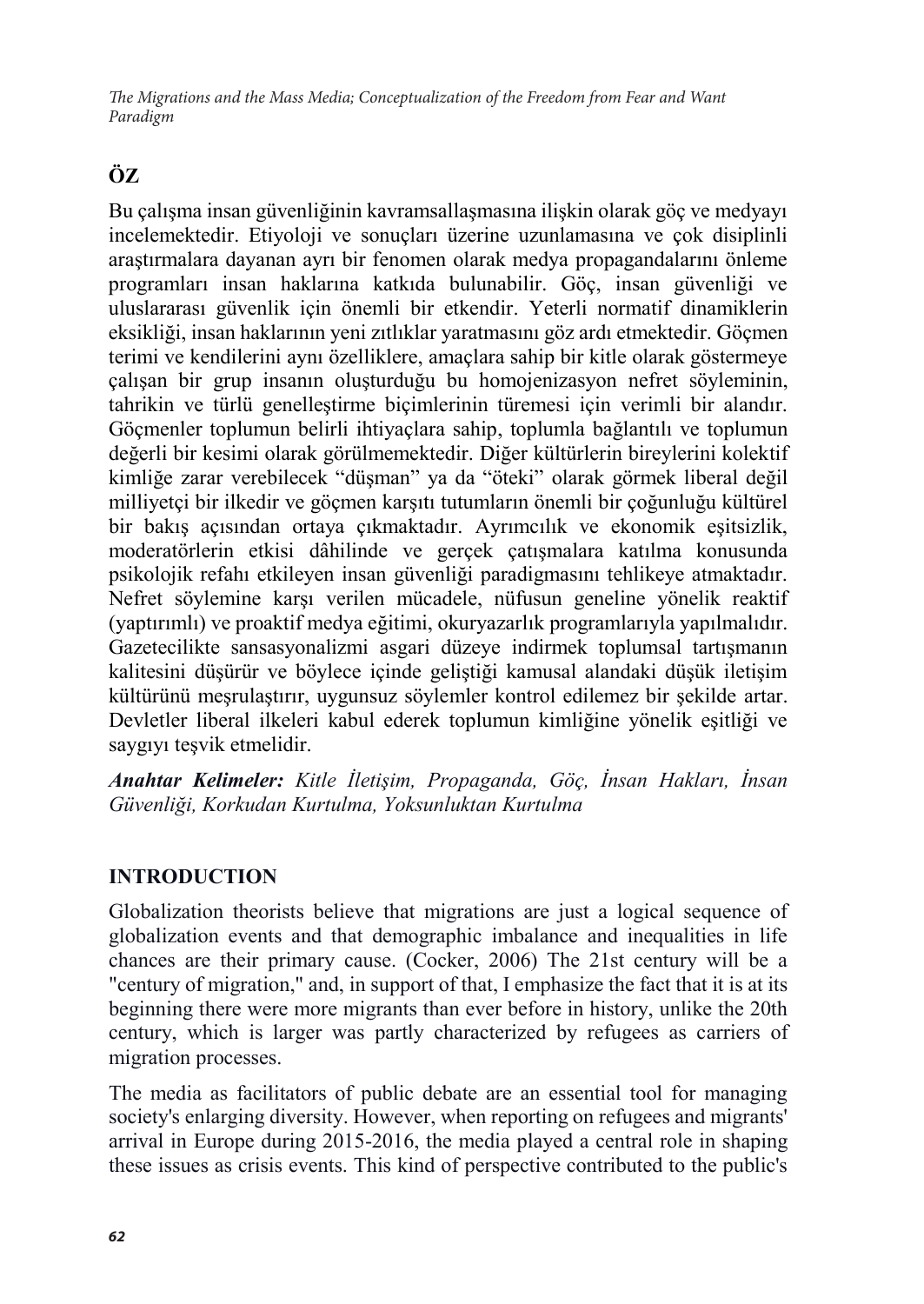negative and sometimes hostile attitudes towards newcomers. Several Council of Europe confirmed it reports an examination of the media's role, the expectations and needs in the communication domain of migrants and refugees themselves, and the community's media responses. Both reports contain recommendations for an inclusive media policy towards migrants and refugees. The studies highlighted the demand for shared action at all levels; policymakers, civil society organizations, public services, commercial and community media.

Simultaneously, the refugee crisis has stimulated radical nationalism, political narratives, xenophobic intolerance towards immigrants globally. Therefore, we can say that the refugee crisis has spurred the rise of populism, that is, that migration is a crucial factor responsible for the growing popularity of the rightwing political option. It can be concluded, based on scientific articles and publications, daily newspapers, websites, and blogs deal with this topic, which was published in 2015-2020, that the notable media role is in the rise of rightwing populism discourses. Although some authors point out that media are the main culprits for this rise, this cannot be argued with certainty because there are not enough empirical analyzes about this connection. Therefore, it would be more appropriate to call media principal "accomplices," co-responsible for empowering populism and prejudice. Thus, the dominant tone in the media indicates a suspicious attitude towards migrants' rationality.

The negative dynamics of the relationship between groups in conflict, except which has implications for functioning at the state union level, leads to psychological consequences on an individual level. In particular, perception of intergroup threat, which is perceived as real, economic threat, a threat of a political nature, where the entry of representatives external groups in the legislative and political structures of the state is perceived as a danger to the survival of one's group, or a symbolic threat, at individuals who feel it leads to negative psychological consequences welfare. The issue of the immigrant is also the sociological problem of the "foreigner." A foreigner is not just a psycho-social category but an ontological category - what makes a man a foreigner? Being a foreigner is a social status that combines the affiliation and non-affiliation of a foreigner. The stranger embodies in himself the unity of detachment (eviction from a particular space) and fixation (attachment to a new spatial framework). However, this unity or synthesis creates new constellations - the distance within the stranger's relationship means that "proximity" is far, and "distance" is close. The stranger always maintains a certain distance from the new spatial framework and people. This internal and external distance cannot be removed entirely.

Given that most of the immigrant population is of the Islamic faith, there are views that Muslim culture conflicts with the West on issues such as freedom of expression, women's rights, and the separation of state and church. Europeans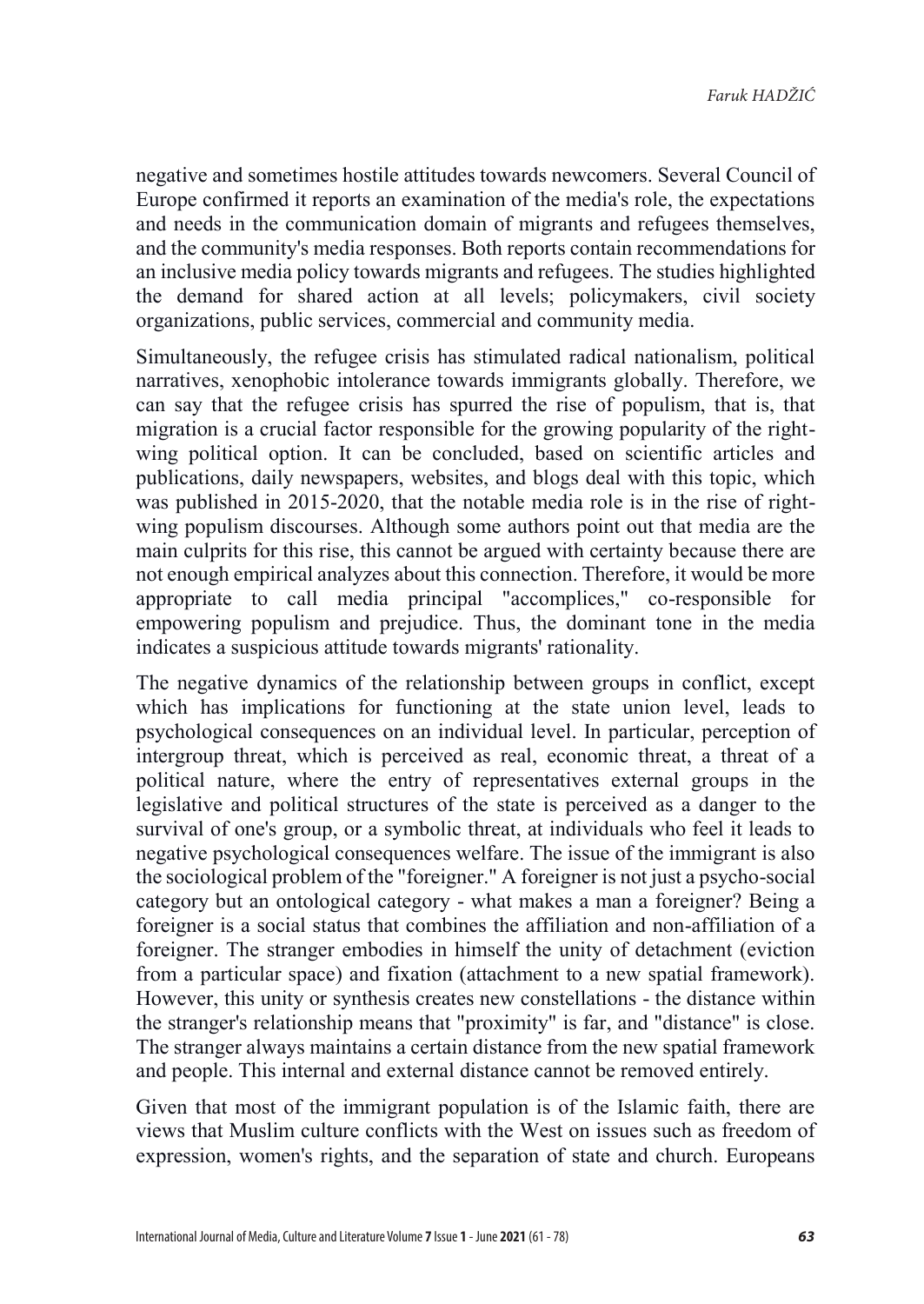expect a strict separation of the secular from the religious, and some Muslims find it difficult to comprehend the difference between the secular and the religious (the Qur'an prescribes everything). Europeans demand freedom of expression and tolerance of diversity (and therefore openly criticize religions), and Islam often strongly condemns any encroachment on its truths. There are differences regarding women's rights, but (studying the Qur'an), we can conclude that the position of women in Arab countries is primarily the result of long-inherited customs rather than the regulations of the Qur'an.

If there is more news about terrorist, physical, and sexual attacks by Muslims during the immigration wave in Europe, the public creates a negative image of immigrants. Terrorism usually gets ample media coverage by presenting terrorist violence through horrific images on T.V. and photographs in the press, such as images of corpses, funerals, bereaved relatives, and the destruction of buildings. Globalization and media development have influenced the development of terrorism. Thus Islam is often left with a place in the black chronicles. Migration in the most liberal democracies experienced the cultural threat, with the intensity and content of attitudes depending on the national context and several contextual factors. The rhetoric of political actors and media reports marked with Islamophobic tones dramatically influences citizens' perception of Islam as a unified and militant religion.

In the era of fundamental values, the very notions of trans-nationality and postnationality are called into question. Such a trend should not hide that the nationstate model has undergone remarkable changes in the era of globalization, becoming less sustainable and less critical for multiculturalism processes. Social identity theory states that greater identification with one's nation is associated with a more significant positive bias towards one's own and a negative one towards an outside group (Tajfel & Turner, 2004). Thus, preserving a positive national identity. As an ideology, multiculturalism seeks to strike a balance between unity and diversity in society. This ideology implies the promotion of cultural diversity and insists on equality and respect for all cultural groups. Therefore, it is accepted as a political solution in many Western countries, but empirical research shows that it is more accepted at the political than at the civilian level (Citrin et al., 2001).

Media "hate behind the curtain," through the concept of "mass psychology," regardless of the category of migrants, contributes to dehumanization, loss of identity, even gender orientation through the frame of collective illegal border crossing. (Hadžić, 2020, p. 24) The loud public within mass psychology discourse often reflects the power structures and aided by the detection, external and internal enemies. The migrant crisis triggered xenophobia and the dispersion of anti-immigrant sentiments that became a reference matrix for radical politics.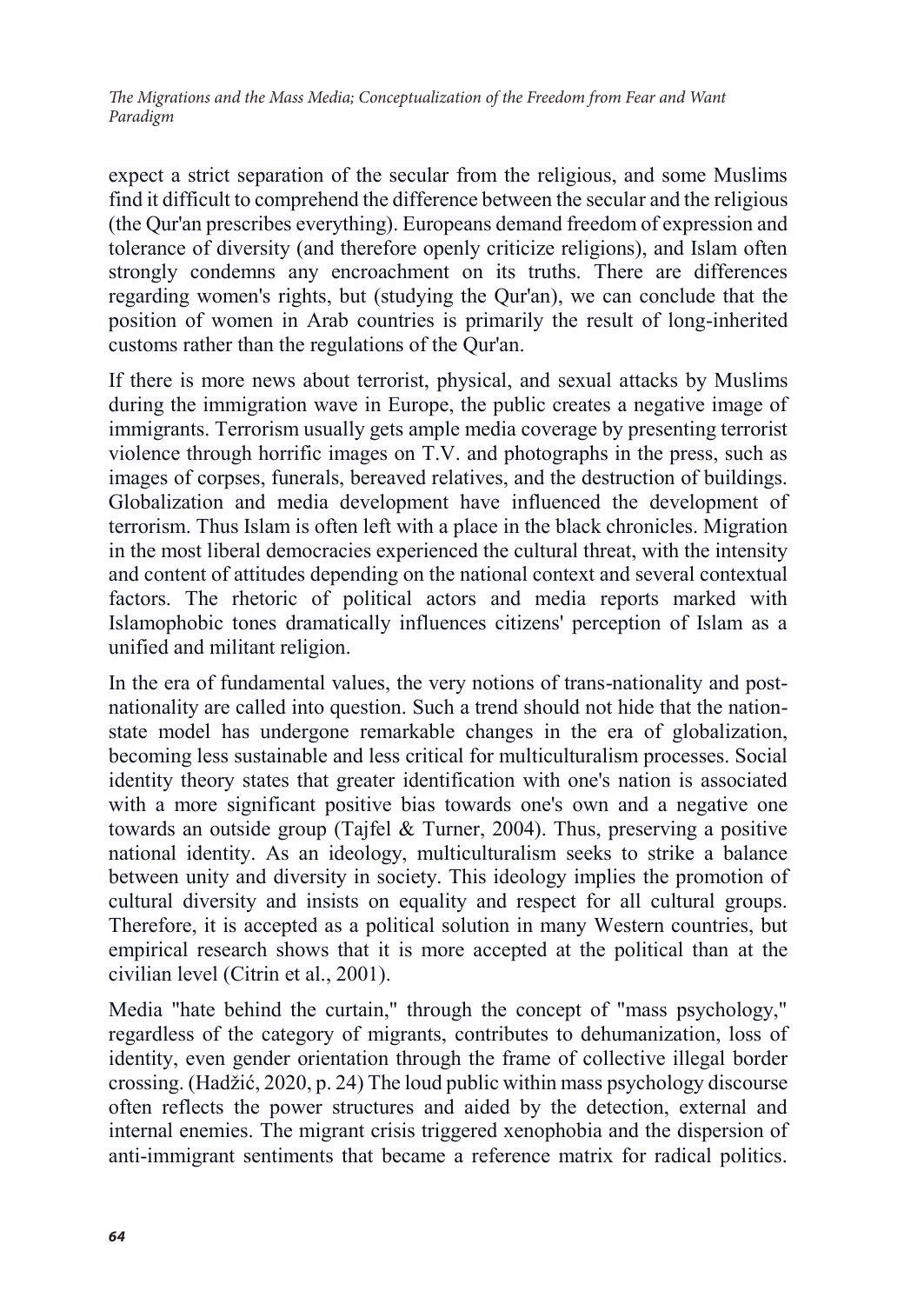Anti-immigrant discourse appears in parallel as a form of language use and a form of social and political interaction and the threat of terrorism, which is regularly associated with Islam. The antagonistic stereotypical narrative about migrants starts from the thesis that they constitute a retrograde social group representing an economic and security threat to the domicile population. It is not capable of cultural assimilation in the countries of transit, reception, and final destination.

A new security paradigm in the 21st century deepens from the state to non-state reference facilities. It is how concepts like economic, societal, ecological, political, human, collectives, and global security, putting the individual at the center of events. As a people-centered approach, the human security concept has gained considerable attention recently. The author favors a broad definition; the human security concept provides the means to assess the root causes of conflict, propose adequate crisis management policies, and provide the means to build sustainable peace. (Taylor, 2004) Moreover, human security concept focuses on social and economic issues as they affect the individual, arguing that security depends on the broader and diverse framework of factors that require a comprehensive approach effectively. The Social Report, the UN Development Program (UNDP) in 1994 expanded the conceptualization of security and rehabilitated two fundamental freedoms of the 1945 UN Charter: "freedom from want" and "freedom from fear." Moreover, we can single out seven related human security elements: economic security, food security, health security, environmental security, personal security, social security, and political security. The democracy, in its arrival, as a promise in the Universal Declaration of Human Rights, implies everyone, without restrictions. Everyone who is not the same and not related, but on the contrary, is singular in his human form. This promise is deeply connected with the belief in a different social and international order that will enable the world to be equally developed, be ruled by peace and the absence of poverty, and that everyone has the right to such an order to have the right to rights. It is up to us to ask ourselves seventy two years later why this promise seems not only unbelievable but almost ironic today. In the spirit of that, even earlier recognized right of the individual to "freedom from fear," the author maintains that the media propaganda as a separate phenomenon, deserves to be scientifically researched and recognized.

# **AIMS AND METHOD**

The paper explores migrations and mass media propaganda concerning human security conceptualization dilemma. The multidisciplinary approach to canalysis aims to understand how migrations and mass media are being addressed as essential for the human security paradigm. The literature review highlights knowledge and research gaps and identifies relevant initiatives. The study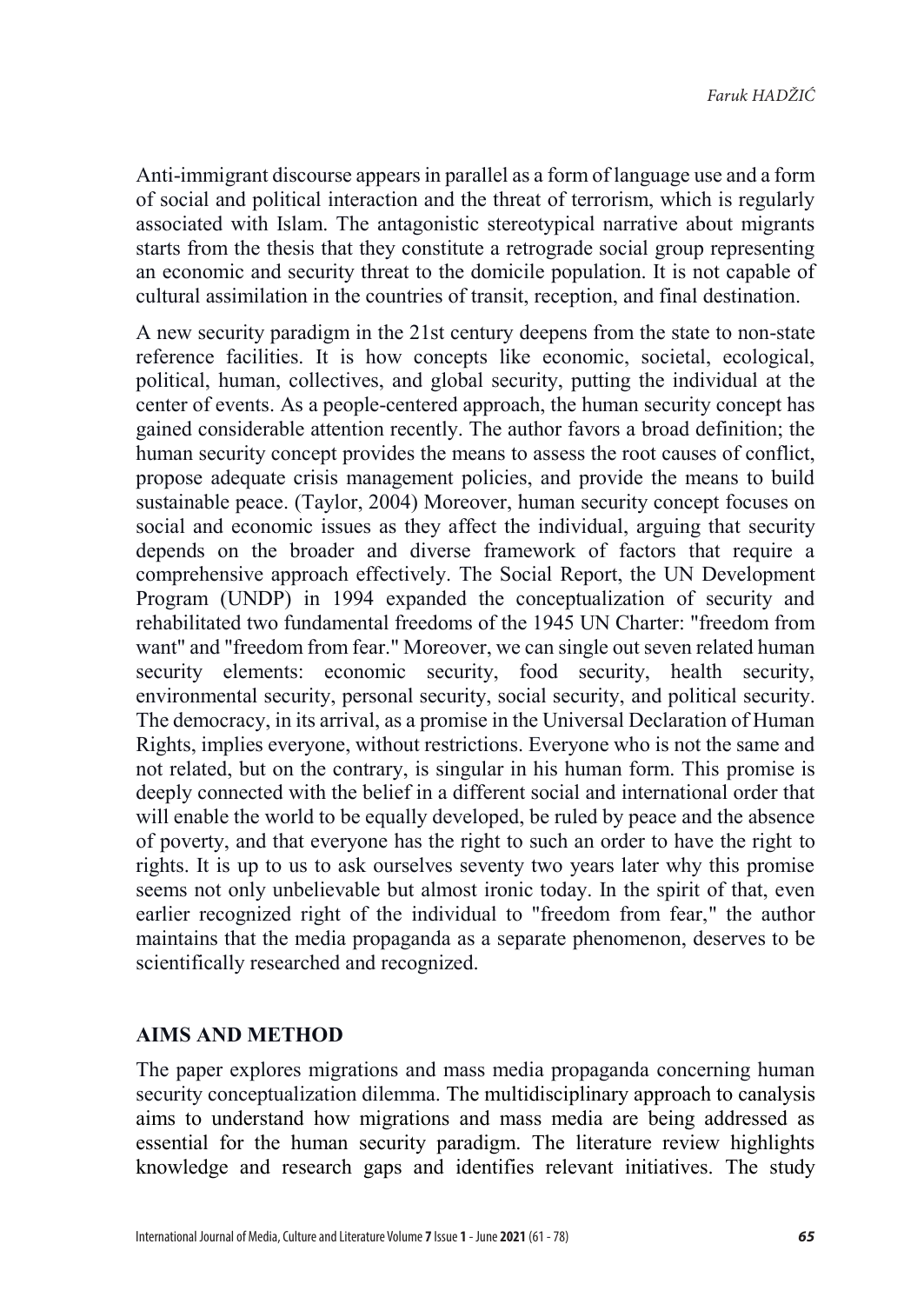problematizes insights into the importance of global awareness and refinement of normative solutions.

# **MIGRATIONS**

Demographic imbalance, wars, and social vulnerability of individual peoples in a world of contradictions between the poor and the rich will continue to result in waves the migration of one people to another. Today's disturbing social and racial reactions may be minor compared to what will happen in the forthcoming future. These migrations are large-scale, they cause social and security shocks, so they are often referred to as "migration of peoples." Migrations are most often caused by wars and then unbearable and inhumane living conditions. Explosive population growth, with declining resources in underdeveloped countries and countries in development, wars, and the widening gap between rich and poor, in addition to the danger from internal migrations and various conflicts, led to mass migrations to other countries and regions. Such an objective state is from individual center power in the West and is instrumentalized by managing migrant flows and waves.

In a short time, from a vain discourse on the need for solidarity, we have societies in which various forms of discrimination are openly accepted, all to preserve "our" identity. An atmosphere of hatred towards foreigners was created. Thus, protests with messages have been held in Poland for years, with messages such as: "Islamic hordes rape, beat, kill. Do not let that happen to you either. Poland must remain Catholic." (Al Jazeera, 2018) In the US, this policy began to be vigorously pursued after Donald Trump took office. Thus, statements, such as that of prominent American right-winger R. Spencer, about how Latin Americans threaten US national identity have become common. The rise of militant and radical right-wing groups in the US is an undoubted fact. (Beirich & Buchanan, 2018) Accordingly, new organizations have emerged, such as the Patriot Front, the Fraternal Order of Alt Knights, which have created new leaders like Mike Enoch or Richard Spencer, who screamed, "Hail Trump!" While European rightwingers' anger is directed at Syrians, Iraqis, Libyans, and everyone else, in the United States, the right has directed its anger at Latin Americans, who, in line with Eurocentric policies, are almost entirely ignored in the local and European media.

Perception of an intergroup threat as a stressor and effect on psychological wellbeing was a topic explored by groups of researchers in the once very politically unstable and still vulnerable region of Northern Ireland, on the group respondents of the Protestant and Catholic faiths history. It was found that perceived discrimination by an outside group or political experience conflict as a variant of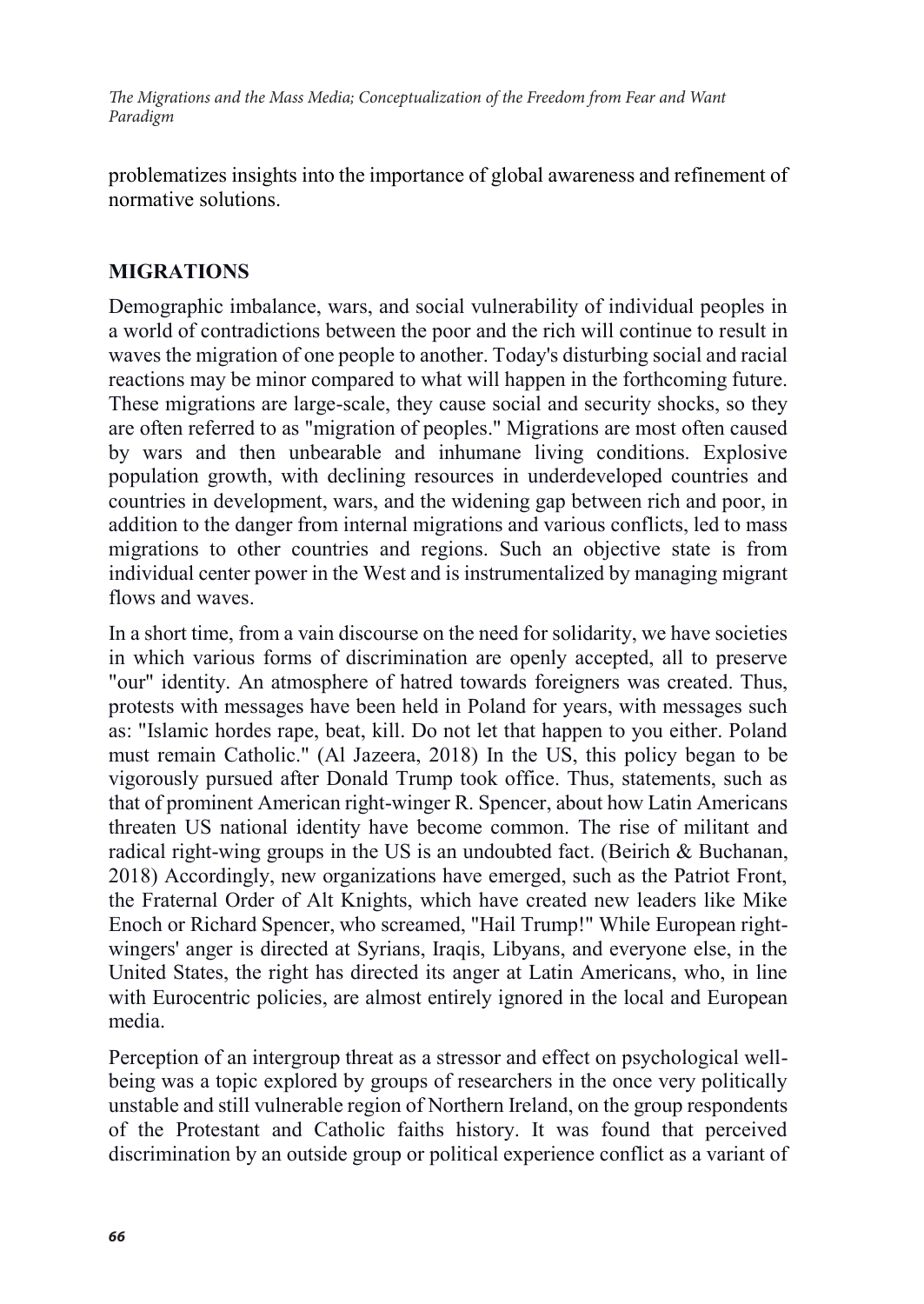threat from an outside group leads to reduced psychological well-being in respondents due to increased stress. Simultaneously, this does not necessarily mean real perceived threat, rather than just the threat's perception, which indicates the power of psychological perception of conflict. The presence of stressors related to intergroup threat and witnessing intergroup conflicts led to more robust social identifications with their group, which are the authors interpreted as a mechanism of coping with psychological distress, and what in context socially psychological interpretation of prejudice, code minority, and majority groups can lead to isolation from the external group and even greater tensions in a particular social context. (Schmid & Muldoon, 2015)

According to the Integrated treat theory, an intergroup threat is experienced when members of one group perceive that another group is in a position to cause them some form of harm. (Stephan & Stephan, 2000) Constructing immigrants as a group, whether they are migrants, refugees, or asylum seekers, tends to encourage the perception that "their "interests, values, and traditions are competing with "ours." It is an ambitious vision stimulating negative emotions, such as fear, and negative attitudes, in the form of prejudice. (Hadžić, 2020) Social identity and the internalization of group values and the external group's perception as a threat, and in the political aspect, the acceptance of more conservative political ideologies that propagate the protection of these same group values, are the primary sociopsychological mechanisms of prejudice. The literature dealing with migration provides an unlimited source of information; however, any research on a phenomenon within the concept of migration is an individual story.

Ethnic discrimination leaves a strong mark on migrants' psychological state, even when controlling other well-known factors that lead to psychological difficulties. Research conducted in Germany on a sample of citizens of Turkish origin (who make up a significant minority in German society) indicates that there is ethnic discrimination and affected psychological difficulties like anxiety and depression, even when they are controlled factors such as marital status, employment, status in the state and personal factors. The disproportion between the acculturation process dominant in the dominant culture and personal preferences of the individual basis is ethnic discrimination in Germany. It leaves traces on Turkish immigrants, indicating the devastating impact of discriminatory behavior migrants even in the case of a relatively orderly and stable community of Turks in Germany, in which new and old Turkish migrants live (Aichberger et al., 2015).

Given the importance of situational and environmental factors on the occurrence of depressive and anxiety spectrum disorders, it is clear that refugees face much more complicated risk factors than general populations, such as institutionalized prejudices, especially in the field of mental health care, disproportionate social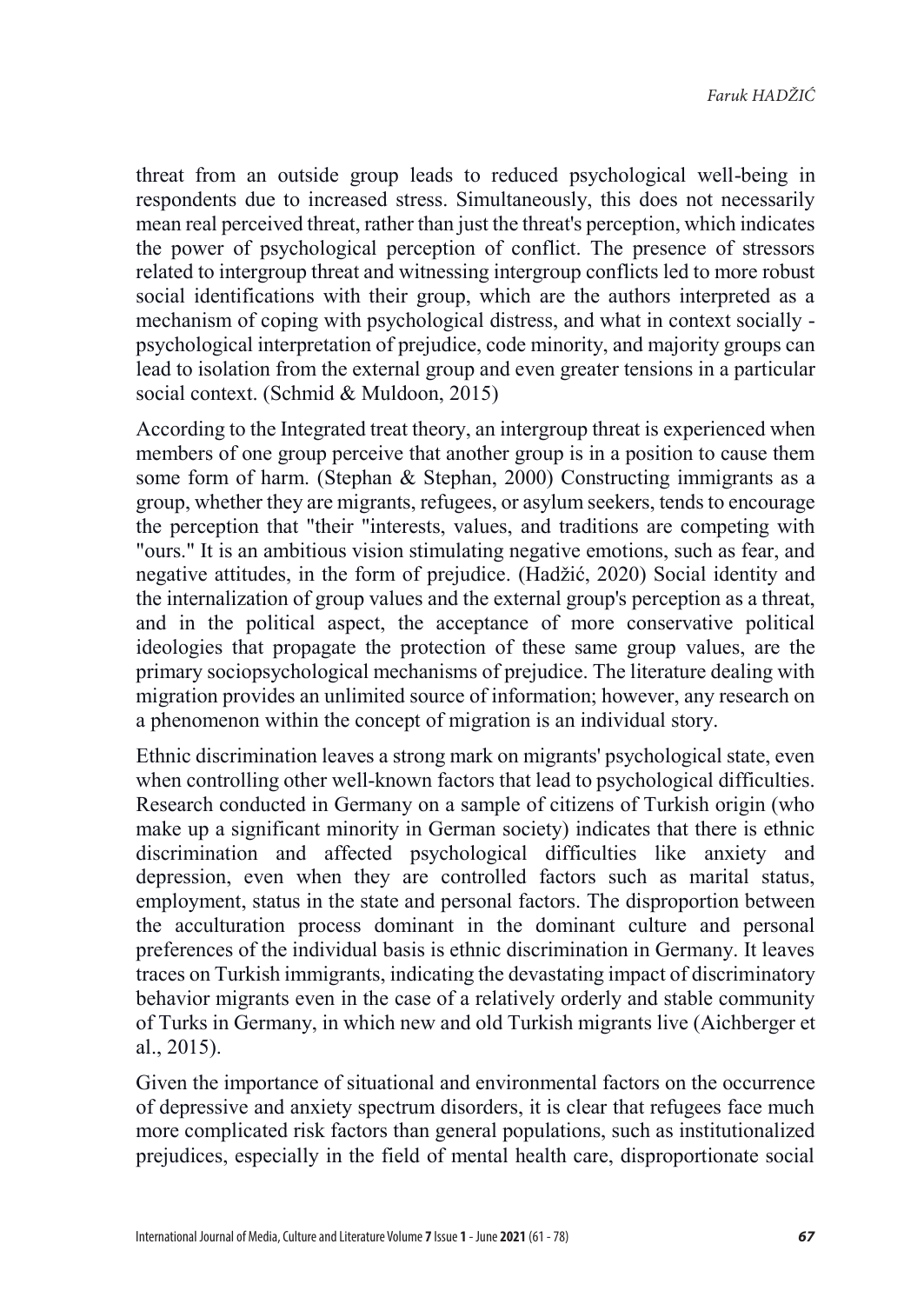exclusion and economic hardship, and discrimination. Refugees often must accept jobs that do not suit their education level, and in this domain, they experience psychological distress that can lead to mental difficulties (Close et al., 2016). To similar results, Giacco and associates are coming in their review work, finding that for higher risk of PTSD in migrants than domicile populations exists for several reasons. Some of them are variously traumatic events before the migration process, in the country from which they come, like abuse, scenes of violence, war events, and the like, and the process itself transit to the country of asylum and stay until asylum is granted.

We can problematize that society is possible only when people consider a large number of cases from the same aspect; when they have the same opinion about a large number of cases when the same facts give rise to the same impressions and thoughts." (Tocqueville, 1999, p. 368) In every democratic community, one must find the embodiment of the media of state integration and supranational solidarity necessary to form a collective political will for the legitimacy of power. Thus, the state must exist with a human and social fabric consistent with it, as a political entity, within the established solidarity factors. Moreover, "transnational civic solidarity expansion depends on learning processes, and the current migrant crisis can stimulate the perception of the state of needs in which the economy and politics of countries find themselves." (Habermas, 2013, p. 76) It is also undisputed that the degree of tolerance of diversity cannot be unlimited, especially if there is a risk of undermining Western culture's fundamental characteristics, starting with democracy and liberal freedoms.

# **THE MASS MEDIA**

The media presentation of the refugee crisis and human tragedy emphasizes the humanitarian dimension of the events, ignoring the causes and relativizing the security issue. It represents a communication model or media strategy that obscures the model of presenting events (event causes and security issues), consciously mixing cause and effect in programmed manipulation of "confusing" the public. We have the following strategies: distraction (inversion of the issue), producing problems, then offering solutions, gradual strategy in terms of continuous production of free consent, then delay strategy or announcement of unpopular changes, the infantilization of the public - delusion, then emotional strategies (manipulation of fears and emotions), ignorance and mediocrity in which the less educated are the vulnerable target of manipulation and production of consent. In this self-blam, the individual feels that he is guilty of their position and strategy of "getting to know individuals better than themselves to establish control and power over human behavior.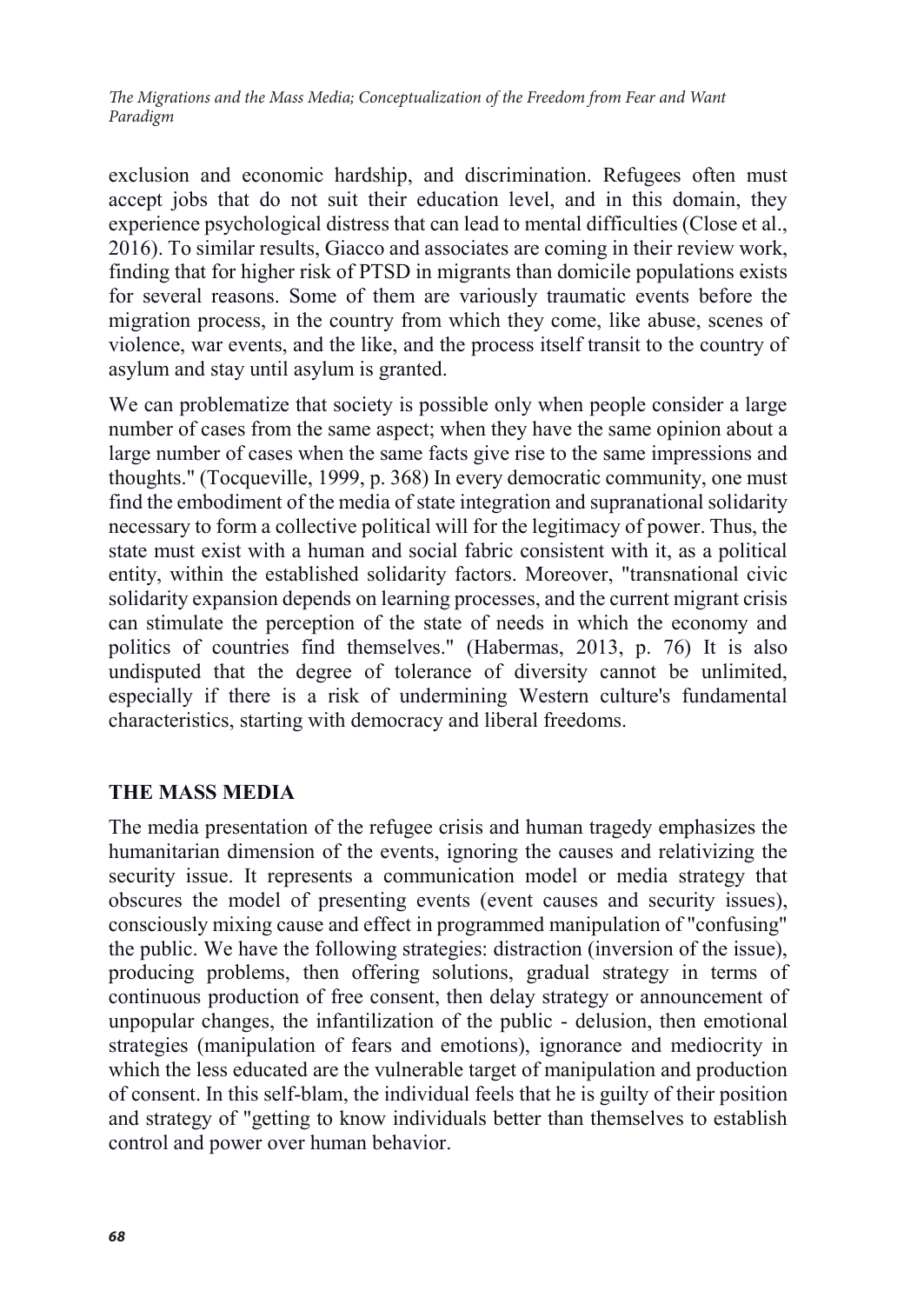When we talk about the media's action as a mirror of society, we would conclude that the media literally shows us what is happening, without adding information and embellishment, but is it always so? We could problematize that the phrase "media as a mirror of society" can be justified, but not in the sense of its literal interpretation. Thus, media that would transmit or mirror some objective reality, the factual truth about society. This phrase can serve as a guide to a more sophisticated understanding of media forms, organizational and editorial policies of media institutions, program contents, and production-consumption matrices produced through them and understanding the society itself within which economic, political and cultural preconditions for media functioning arise. (Hromadžić, 2014, p. 20) The vital question arises: what exactly do the media publish about Islam, and what impact does it have on the public? To answer that question, we need to pay attention to the wide selection of news in the media. If we connect this with publishing about Islam, we can conclude that we will hear only negative things about Islam in the American and European media, because even the little positive/good news that is published, it is expected that it will be published from the "domestic" area.

There is no policy that is not dependent on the media. Mass media, if prone to populist actors, can facilitate their action and strengthening. Contemporary trends in policy reporting amplify populist speech and create a basis for the rise of populist options (Grbeša  $\&$  Šalaj, 2018, p. 140). Due to the "intrusion" of the media, media coverage contributes to the creation of a sense of irrational fear of newcomers and harm to refugees, which is criminalized and labeled as a social, cultural, economic, social, security, territorial, health, demographic and other threat. For example, after New Year's Eve in Cologne in 2015, when immigrants allegedly sexually harassed and raped hundreds of girls and women, the event's news became groundbreaking. A subsequent police investigation determined that only three of the 58 suspected perpetrators were immigrants. (De Correspondent, 2016) The results of the investigation arrived too late. Within the migrant wave, all immigrants were considered Muslims, and after the terrorist attack in Paris and Cologne, they have been equated with rapists. It is deliberately creating a parallel reality and even a particular language. So they placed the word refuges, which is a combination of two words - rape and refugee. By addressing likeminded people through profiled media, they created an explosive and antagonistic atmosphere.

One of the possible approaches in analyzing the media's role is dehumanizing migrants as a theoretical framework. "Dehumanization involves denying other people's full humanity and their exclusion from species." (Esses et. al., 2013) In this article's context, the presentation must play the connection between the process of dehumanization and the media role, the most crucial role immigrants as health threats. However, there was little direct evidence for this claim. As a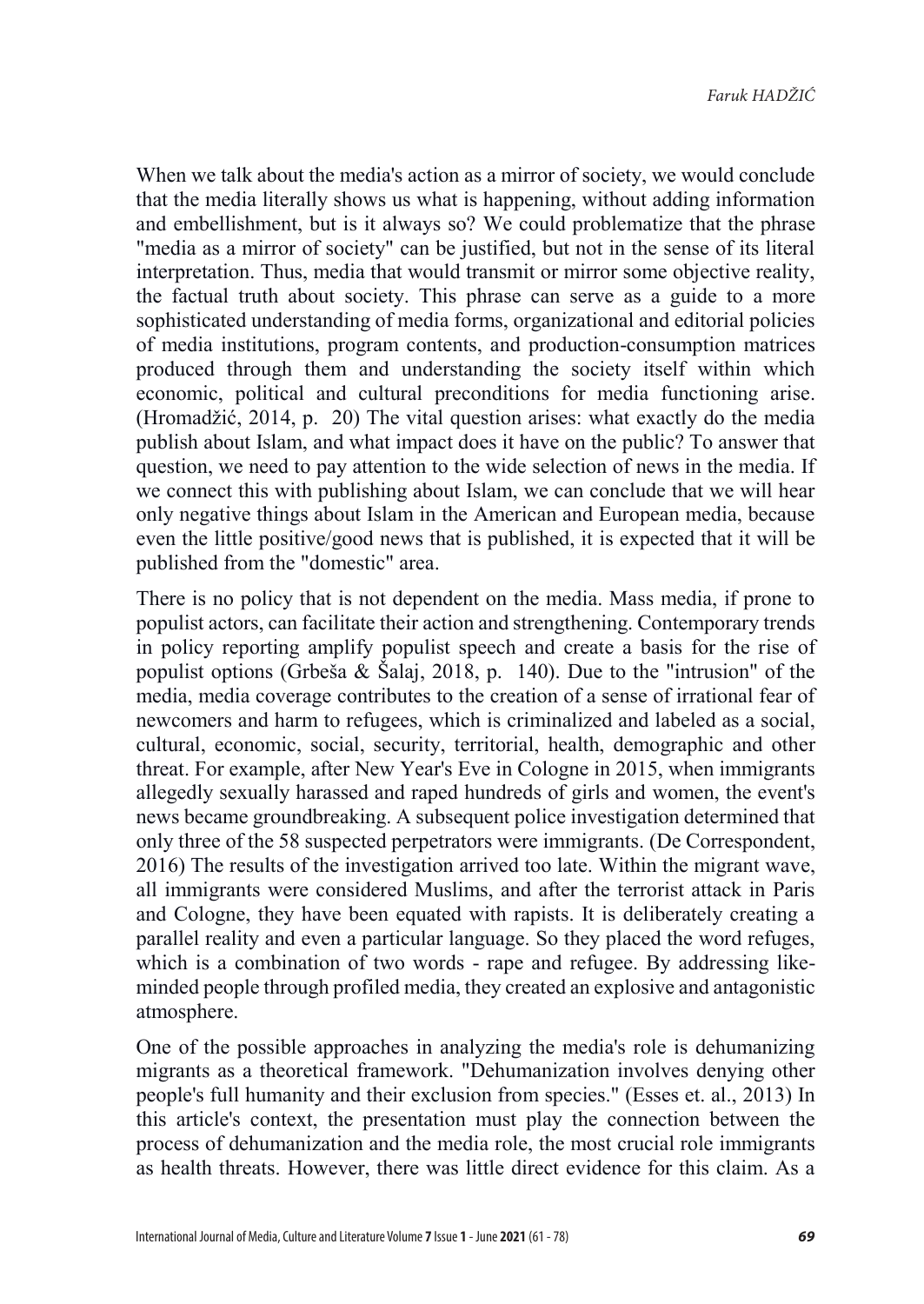goal in their research, they set out to determine the possible causal relationship between the negatives media descriptions of immigrants and refugees and the dehumanization of these groups. By observing earlier literature, one could conclude that immigrants' and refugees' negative media coverage is likely to lead to certain groups' dehumanization. Experiments investigated the potential consequences of threat-focused media coverage that immigrants and refugees represent to the receiving countries' members. The threats they made dealt with those that, in their opinion, predominate in the media immigrants are the source and transmitters of various diseases; asylum seekers are, in fact, false asylum seekers and attempt this fraud take advantage of the system and refugee status to enter Western countries; terrorists are trying to enter western countries as asylum seekers. (Esses et. al., 2013)

This study confirmed that exposure to depictions of immigrants as vectors of disease is associated with a more robust perception of immigrants as health threats, which has resulted in the dehumanization of immigrants in participants in the experiment. Furthermore, for the second type of threat, the experiment of content exposure (which portray immigrants as false refugees) significantly increased the degree of dehumanization of immigrants as a group. Furthermore, the third assumption was confirmed and established that participants in the third experiment also intensively dehumanized immigrants after exposure information on refugees and asylum seekers as a group to which to some belonged to terrorist organizations.

The media construction of "hate behind the curtain" on the Balkan route, often unverified information, civic passivity, the indifference of the state, and inefficient system towards the problem of migrants and control mechanisms, as a person without identity, create a "feeling of intolerance." (EU Council, 2015) The media practically create opinions and attitudes on certain topics by emphasizing specific values, facts, or other aspects to which they attach greater relevance than would be done in a different context. In other words, they shape opinions by merely highlighting the problem's specific features as more critical than others, which is why they ultimately carry more weight in the final position (Nelson, 1997).

The media in Bosnia and Herzegovina (B&H) was mostly pessimistic and written in "fighting" against migrants and the migrant crisis. Some of the news had a milder and more humane connotation, such as stories about severe living conditions from which migrants fled and the hope they have for a better life in the countries they went to (Sokolović, 2019), and some expressed concern about severe conditions in by which migrants stay in reception centers and the state and the E.U. do not care for this population. The excessive use of the name "migrant" is also problematic. It depersonalizes a person further, diminishes human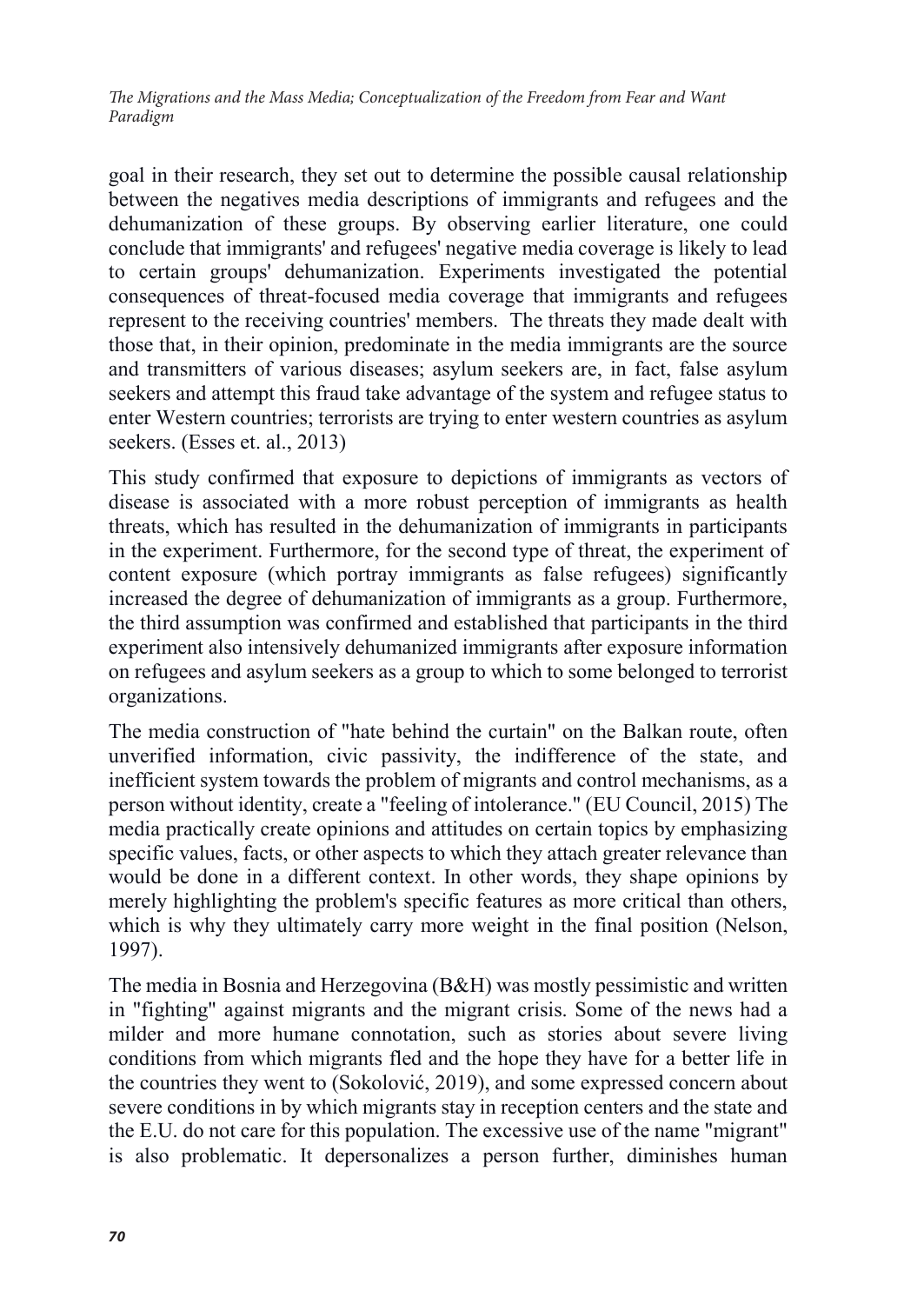qualities, and views those who came from different parts of the world as some homogeneous mass without a name, surname, and past. "Migrants fought," Migrants robbed," "Fight of migrants," and similar media headlines as if they want to be further deprived of human qualities and dignity. Individual media constantly repeat the word migrant, which is mostly mentioned in a highly negative or victimization context. As reminders, in 2018 year sheet, Dnevni Avaz took the lead in negative announcements on account of migrants, accusing them of uncivilized behavior, use of narcotics, traumatizing the local population, constant fights, and robberies citizens.

On the other hand, many media avoid use refugee terms, thus disregarding the possibility of persons leaving their own homes for fear of endangering human rights or fear for life and security. Let us also remember two articles published in 2018 in the notable Bosnian newspaper Dnevni Avaz. In one, the Prosecutor of the Prosecutor's Office of B&H G.B. told the independent newspaper that a migrant robbed her in a shop in the center of Sarajevo. Although she could not confirm that it was a migrant because the police missed her the perpetrator, the plaintiff corroborated such a claim with a description of the robbers, stating that she is dark-skinned. Other media quickly spread the news in B&H. Another text was published in Dnevni Avaz in July 2018 citizens are informed that migrants from Afghanistan have "the latest hobby "- hunting and grilling wild ducks. The source for such a claim is two citizens who wished to remain anonymous.

The antagonistic stereotypical narrative about migrants starts from the thesis that they constitute a retrograde social group representing an economic and security threat to the domicile population. It is not capable of cultural assimilation in the countries of transit, reception, and final destination. One of the biggest problems in intercultural relations is the experience of intergroup threat. Although the experience of threat may arise from conflicts over limited resources, this experience does not have to be firmly grounded in objective reality or arise from real conflict within the theory of threat. A realistic threat encompasses a threat to the group's economic or political power and its physical well-being, while a symbolic one poses a threat to the group's identity. On the other hand, intergroup anxiety and stereotypes create a sense of threat because they imply negative expectations about the interaction (anxiety) and the behavior of members of the outside group (stereotypes). Stereotypes arise when people are not sufficiently informed about certain groups of people or specific cultures.tabstaStereotypes develop in almost all situations, and one such example is a series of stereotypes that degenerated towards Jews during World War II and Hitler's rule in Germany. Stereotypes always exist, and they arise due to the non-acceptance of specific individuals or groups due to different actions and functioning. According to ethnicity and religion, classification should not exist in any situation, let alone in crises. It is wrong to list any ethnic or religious epithet such as Arab, Muslim, or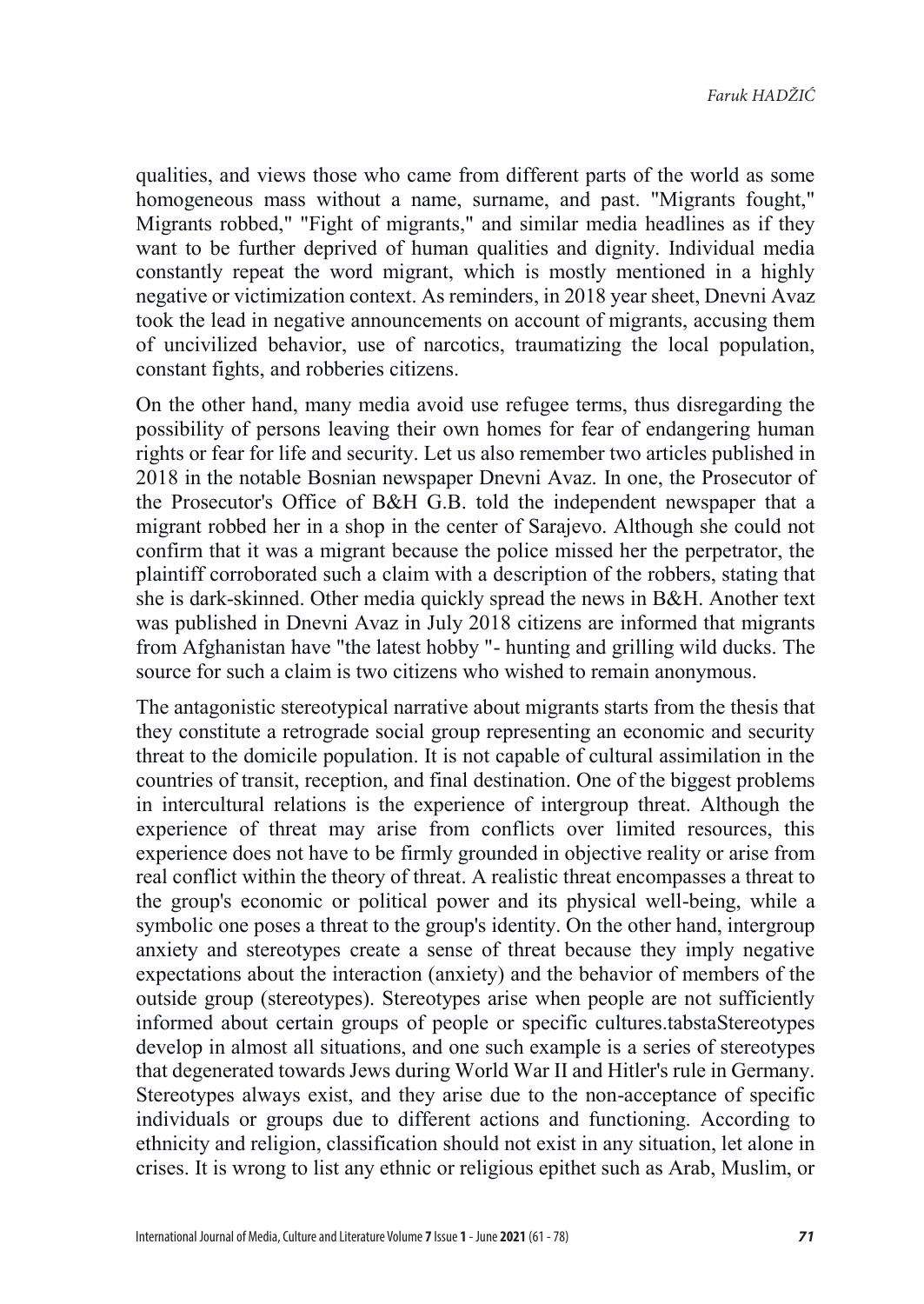Syrian next to the refugee's name. These types of threats lead to prejudice and discriminatory behavior towards members of the outside group, and according to Integrated treat theory, an intergroup threat is experienced when members of one group perceive that another group is in a position to cause them some form of harm. (Stephan & Stephan, 2020) Thus, constructing immigrants as a group tends to encourage the perception that "their "interests, values, and traditions are competing with "ours." (Hadžić, 2020)

# **FREEDOM FROM FEAR AND WANT PARADIGM**

The Universal Declaration represents the sum of various rights that have historically received their testimonies in the struggle for greater freedoms and a wider equality field. It also contains excellent hopes of that time: that the rule of law is achievable, that no one (anymore) should be subjected to torture, that national and international frameworks are permeable, that people have the right to migration, to a nationality. It is also a list of freedoms that human beings should enjoy in conditions that were believed to occur after 1945, in conditions of lasting peace necessarily.

The most significant causes of large population migrations are, for the most part, security, social and economic-propaganda nature. These causes are mostly induced through crises, wars, and military interventions of leading countries Of the West, guided exclusively by neoliberal capitalism's values and logic. The ultimate value in that system is money (capital), not man. The chaos caused in many world regions has moved millions of poor, displaced, disenfranchised, and vulnerable to leave their home countries searching for a new life. The principle of non-refoulment is a fundamental principle defined by the Convention Relating to Refugees 1951. Protects refugees outside the country of origin from being forcibly returned to an area is the likelihood of being persecuted, tortured, or killed. Article 33 of the Convention reads: "No Contracting State may expel or return a refugee, to an area where his or her life or liberty would be endangered by care- not racial, religious, or national affiliation or because of belonging to a particular social group or a political one opinions." While it is rightly held that poverty is one of the leading causes of human rights threats and that development can break the vicious circle of poverty, in many African, Latin American, and Asian countries, development is seen as a source of violence against human rights. In many development policies of the countries there, development is equated with the following negative phenomena: depletion of non-renewable natural resources; appropriation of the goods of poor peoples; excessive use of chemicals in agriculture leading to soil and water pollution and in some cases disruption of food chains; accelerated industrialization of imported technologies and waste; development of tourism based on the construction of large hotel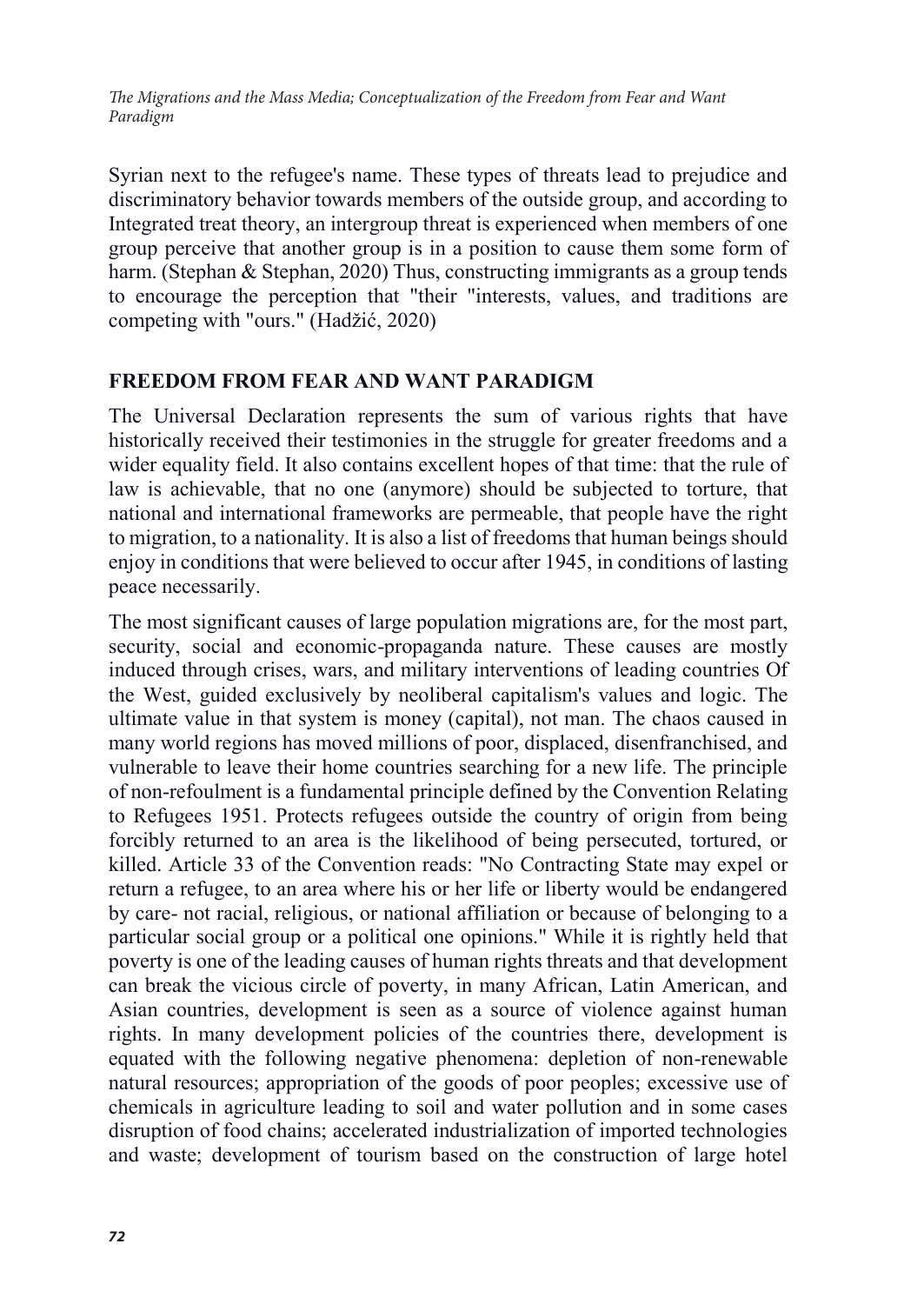complexes that deprive the local population of space and resources, mostly water; prostitution, including children; population displacement, especially of indigenous tribes; mega-development projects that bring countries into debt; increasing injustice and corruption.

There are currently numerous armed conflicts in the world that sample victims and destroy infrastructure and economic losses. Economic inequality is truly globalized and can be seen in every aspect of society, in all sectors and categories. Economic inequality has also increased significantly in all rich countries since 1975, except Germany. Nearly 690 million people worldwide are malnourished. One hundred forty-four million children have slowed growth due to malnutrition. Forty-seven million children are starving, and 5.3 million children died before their fifth birthday, often due to malnutrition. The poverty rate or social exclusion fell again on the level at which it was formerly financial crisis 2008 approximately 118 million people, or 23.5% of the European Union population. In 2016, the proportion of people at risk of poverty or social exclusion in the EU amounted to 25%. (EU Commission, 2017) COVID-19 pandemic with all economic consequences could double the number of people at risk of acute food production and supply crises.

All the above examples indicate that there is a discrimination climate against migrants and refugees. The Trump politics or the French legislative solution restricting the right to express one's religious affiliation in public is another argument. It is hard to believe in the credibility of the argument that dressing members of one religious community violate the rights of other members of society, and the argument about preventing possible terrorism speaks of two things: on the one hand, that society's right to freedom from fear is institutionally questioned. Prejudices and stereotypes about a community are given priority over the concept of social integration. It extends the principle of restricting freedom from France to the entire European political space as legitimate, which will, in the long run, hinder the political integration of the minority religious community into society while pushing freedom of religion, freedom of expression, and even building societies free from fear. By no means do these actions not contribute to society's development.

Democracy is a broad concept. Chomsky speaks of two conceptions of democracy. One conception of democracy considers it democratic society is one in which the public has the means to participate in some meaningful way in the resolution in their jobs, and media are open. The second conception of democracy is that the public must be prevented from managing its affairs, and the media must be kept under strict and close control. (Chomsky, 2014) What is hiding behind the word democracy is difficult to decipher and, it seems that today everyone tailors democracy as he thinks is right. Democracy concept solely should be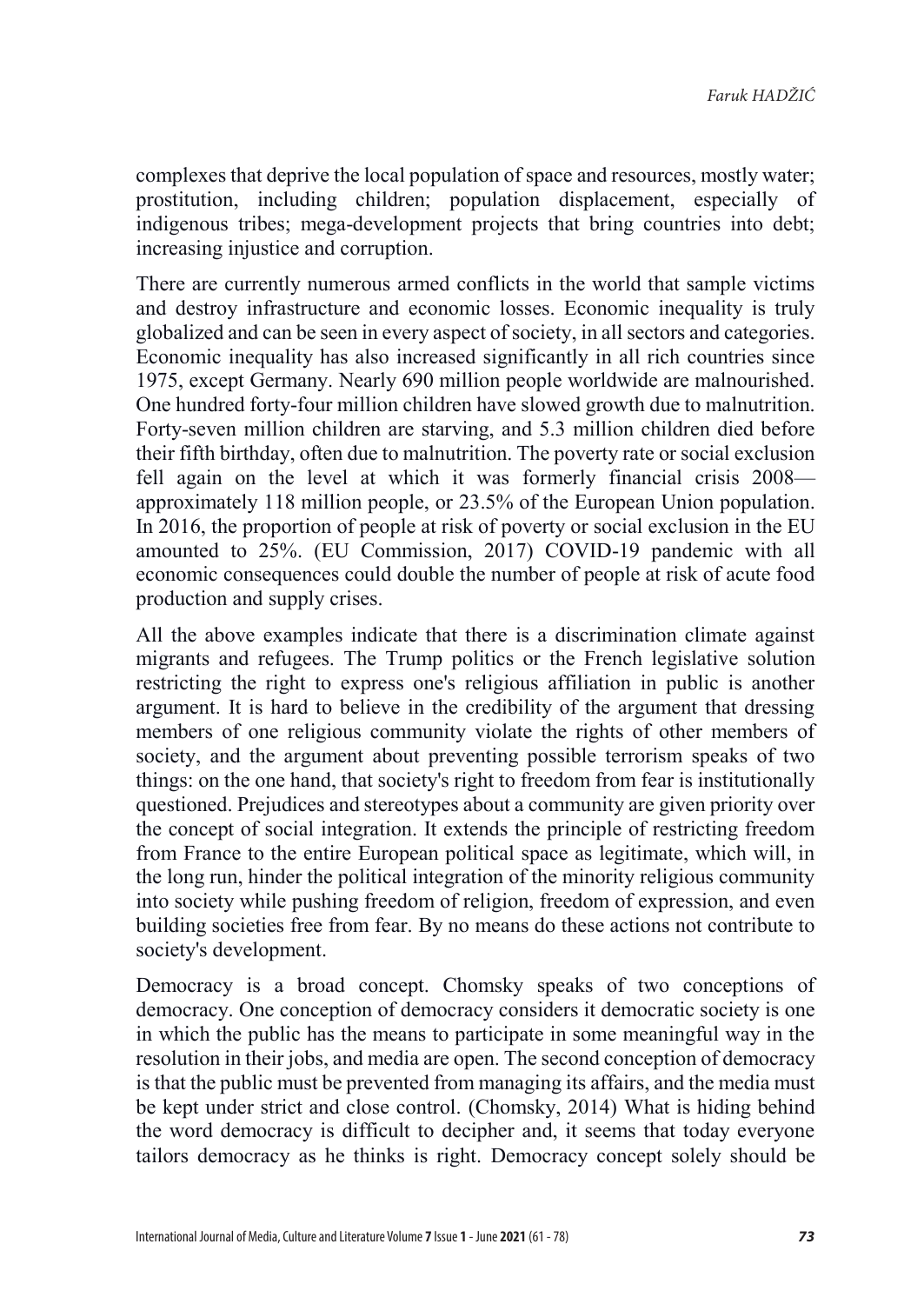realized fundamental freedoms and human rights. However, is it like that? The call for discrimination is just one segment that shows that man is not yet civilized enough and not ready to accept humanism principles.

The author maintains that national security is an issue facing all people, and national security is the security of a nation that, along with society and the state's security and the state, is a universal good. Grizold (1998) states that national security is an integral part of international security, which consists of generally accepted values by which international entities regulate their mutual relations. In his address to Congress on January 6, 1941, US President Roosevelt listed four fundamental human freedoms: freedom of speech and expression, freedom of religion, freedom from scarcity, and freedom from fear of arms. This Roosevelt speech served as a fundamental principle of defining human security in the 1994 UNDP report. In this report, it is possible to single out seven related human security elements: economic security, food security, health security, environmental security, personal security, social security, and political security. (UNDP, 1994) What keeps the Universal Declaration in the form of a promise? In addition to the fact that it has never become a legally binding document, it could be said that its spirit, rather than its word, is what is left as a pledge to the world that is yet to come. Its implicit assumption, caused by the specific circumstances in which it arises, is that world peace is necessary so that everyone in the human community can have the right to life. To have the right to life, live it, is a condition of the possibility of any other right, and then of any duty towards the communities we elect and to which we belong.

The Universal Declaration is often presented as the last in a series of great charters of liberties. Its language and framework lean on the aspirations that first took shape in the Magna Carta and were further articulated by the 17th and 18th centuries' famous declarations. The preamble confirms this: in it, we find various strongholds of previous attempts to reach binding formulations of freedom and equality - equal and inalienable rights of all members of the human family which are taken as the foundation of freedom, justice, and peace in the world; the right to rebel against tyranny and oppression and the demand that human rights be protected by the rule of law; belief in the inherent dignity and value of the human person and the equal rights of men and women. (Singh, 2015) The context in which the Universal Declaration was drafted causes the preamble to emphasize the necessity of friendly relations between nations and freedom from fear and scarcity, which should belong to every human being.

However, we should raise the question of the importance of human security and determine whether it is functional. Namely, today, most of the world's armed conflicts are fought in sub-Saharan Africa, challenging to control or end. Rising poverty, declining GDP, and minimal aid do not provide much peace, especially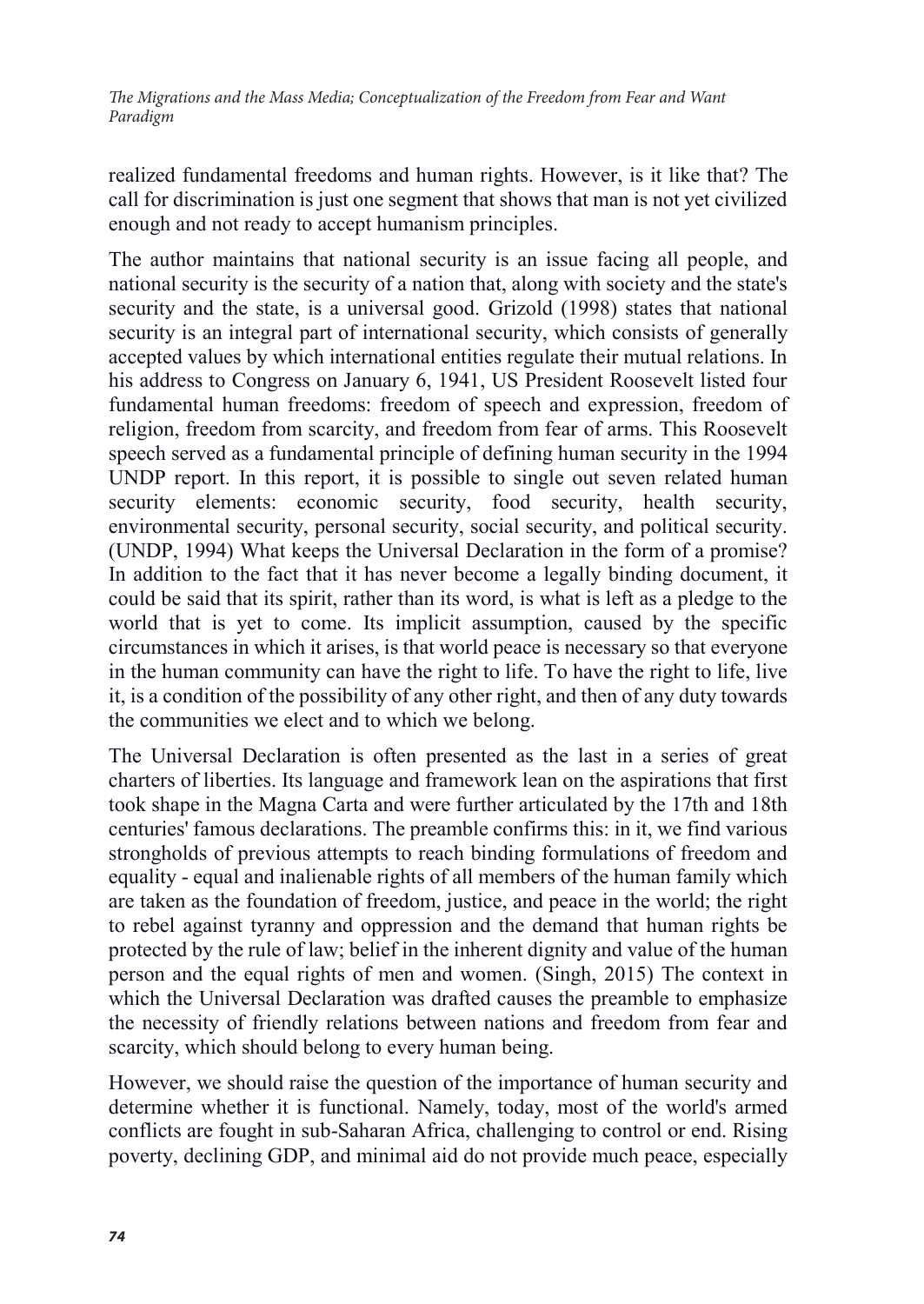given the abundance of cheap weapons and experiences from previous wars. Besides, the rise in wars exacerbates the conditions that led to the conflict's onset, creating a classic "conflict trap" that poses a significant challenge to maintaining peace treaties (Kerr, 2010, p. 116). We need to seeks to present current issues related to the definition of human security. "If human security applies to everything, it does not apply to anything." (Starcevic, 2015) The already mentioned controversies regarding the definition of human security have led to the following dilemma: should migration be considered a security issue, or is it a natural phenomenon? Namely, the whole concept is insufficiently defined, precise, and incorrect, so it encompasses almost everything and does not imply anything. When we talk about liberation from need, we want to look for ways to keep and deny access to basic needs. Moreover, relieving fear means that no one should be afraid of their government, armed forces, unduly acting police, or even their neighbors.

# **CONCLUSION**

It is important to emphasize that migration is an essential factor of human and international security, and the lack of adequate normative dynamics neglects human rights and accelerate new conflicts. Social identity and the internalization of group values and the external group's perception as a threat, and in the political aspect, the acceptance of more conservative political ideologies that propagate the protection of these same group values, are the primary sociopsychological mechanisms of prejudice. The dominant tone in the media indicates a suspicious attitude towards migrants' rationality. The term migrant, and such homogenization in which a group of people tries to portray themselves as a mass in which all have the same characteristics, goals are fertile ground for expanding hate speech, incitement, and various forms of generalization.

Refugees and migrants are not recognized as relevant and valuable sections of the assembly with particular interests and needs (e.g., concerning information on rights, resources, and duties, and the opportunity to develop a voice that can be heard). Everyone is a political subject because the right to life is a political right, regardless of socioeconomic status within the right to a good life concept, which implies a list of possibilities and privileges that are named and recognized by the Universal Declaration. Viewing members of other cultures as "enemies" or "others" that can harm collective identity is not a liberal principle but a nationalist one, and a significant portion of anti-migrant attitudes are interpreted from a cultural perspective. In addition to the threat of terrorism, which is regularly associated with Islam, general decline in citizens' feelings of security, and antiimmigration attitudes and prejudices are often reflected through contextually and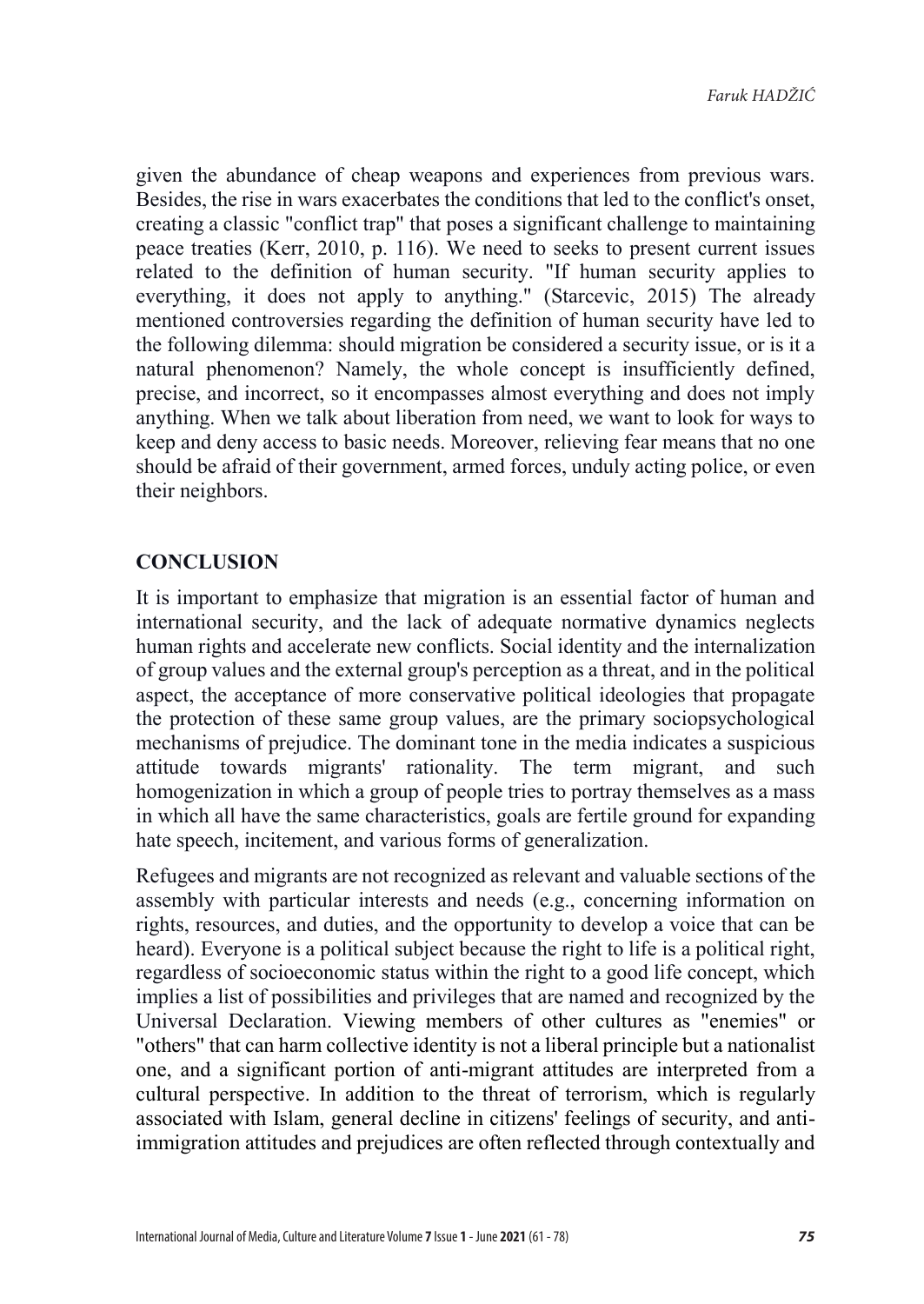group- specific stereotypes. We have a rise of stereotypes that represent a generalization based on limited experience.

Ethnic discrimination and economic inequality jeopardize the human security paradigm impacting psychological well-being within moderators' influence and in mind attending actual conflicts. This type of stress further undermines the individual's psychological stability. The fight against hate speech must be reactive (sanctioning hate speech in public space and removal malicious content from the media and social networks) and proactive media education and media literacy programs aimed at the general population. The freedom of expression does not include the right to hate speech. In parallel with the prevention of hate speech, raising quality standards, and social responsibility, media should be imperative. Minimizing sensationalism journalism undermines the quality of public debate and thus, in a way, legitimizes its low level of communication culture in the public space from which it develops and inappropriate speech, even hate speech, flourishes uncontrollably.

Prevention programs of media propaganda as a separate phenomenon based on proper longitudinal, multidisciplinary research into the etiology and consequences can contribute to human rights and human security. By accepting liberal principles, states should promote equality and respect for society's identity. Public policies should promote not only economic but also cultural and intangible equality. The initiative to begin affirmative actions and migrants' participation in socio-economic and political systems means realizing the preconditions for cultural integration, which is critical.

# **REFERENCES**

- Chomsky, N. (2002). *Media Control, The spectacular achievements of propaganda*. New York: Seven Stories Press.
- Citrinm, J., Sears, D., Muste, C. & Wong, C. (2001). Multiculturalism in American public opinion. *British Journal of Political Science*, 31(2) 247- 275, https://doi.org/10.1017/S0007123401000102

The European Union Council, (2015). Report. https://www.consilium.europa.eu/en/press/pressreleases/2015/11/09/jha-council-conclusions-on-measures-to-handlerefugee-and-migration-crisis/

Grbeša, M., Šalaj, B. (2018). *Good, bad, or evil? Populism in Croatia*, Zagreb: TIM Press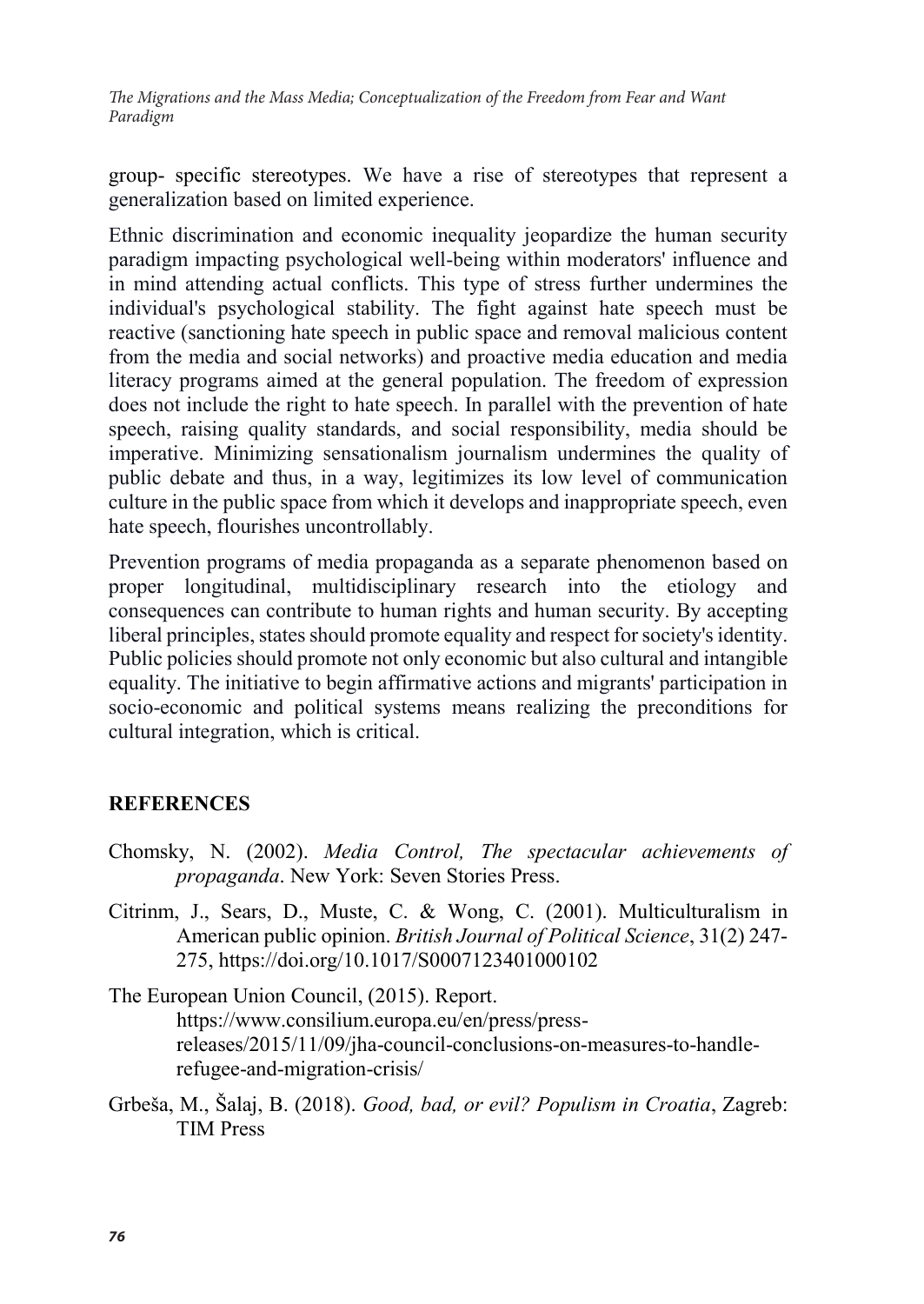- Habermas, J. (2012). Europe and democracy: an exchange, The Crisis of the European Union in the Light of a Constitutionalization of International Law, *The European Journal of International Law*, 23(2), 335-348.
- Sokolović, H. (2019). Bolje od života od kojeg su pobjegli, gore od onog kojem teže. http://ba.n1info.com/Vijesti/a380566/N1-u-hotelu-Sedra.html
- Giacco, D., Laxhman, N. & Priebe, S. (2018). Prevalence of and risk factors for mental disorders in refugees. *Seminars in Cell & Developmental Biology,*  77, 144–152, https://doi.org/10.1016/j.semcdb.2017.11.030
- Close, C., Kouvonen, A., Bosqui, T., Patel, K., O'Reilly, D. & Donnelly, M. (2016). The mental health and wellbeing of first generation migrants: a systematic-narrative review of reviews. *Globalization and Health*, 12(1), 47, 10.1186/s12992-016-0187-3
- Aichberger, M., Bromand, Z., Rapp, M., Yesil, R., Montesinos, A., Temur-Erman, S. & Schouler-Ocak, M. (2015). Perceived ethnic discrimination, acculturation, and psychological distress in women of Turkish origin in Germany. *Social Psychiatry and Psychiatric Epidemiology*, 50(11), 1691–1700
- Al Jazeera (2018). Rasizam u Poljskoj sve snažniji [Racism more stronger in Poland]. http://balkans.aljazeera.net/vijesti/rasizam-u-poljskoj-svesnazniji
- Beirich, H. & Buchanan, S. (2018). *The Year in Hate and Extremism*. https://www.splcenter.org/fighting-hate/intelligence-report/2018/2017 year-hate-and-extremism
- Esses, M., Medianu, S. & Lawson, A. (2013). Uncertainty, threat, and the role of the media in promoting the dehumanization of immigrants and refugees. *Journal of Social Issues*, 69(3), https://doi.org/10.1111/josi.12027
- Grizold, A. (1998). Medunarodna sigurnost i etnički konflikti. *Politička misao*, 35(4), 22–35. http://hrcak.srce.hr/32206
- Hadžić, F. (2020). The European Union (EU) Political Identity within the migrant crisis, and the Balkan – Bosnian route; xenophobia and religious identity. *Research, Society and Development*, *9*(10), 1-30, e4809108685. https://doi.org/10.33448/rsd-v9i10.8685
- Starcevic, I. (2012). *Mirovne operacije u postmoderno doba [*Peace operations in the postmodern age. Doktorski rad. Fakultet političkih znanosti Sveučilišta u Zagrebu.